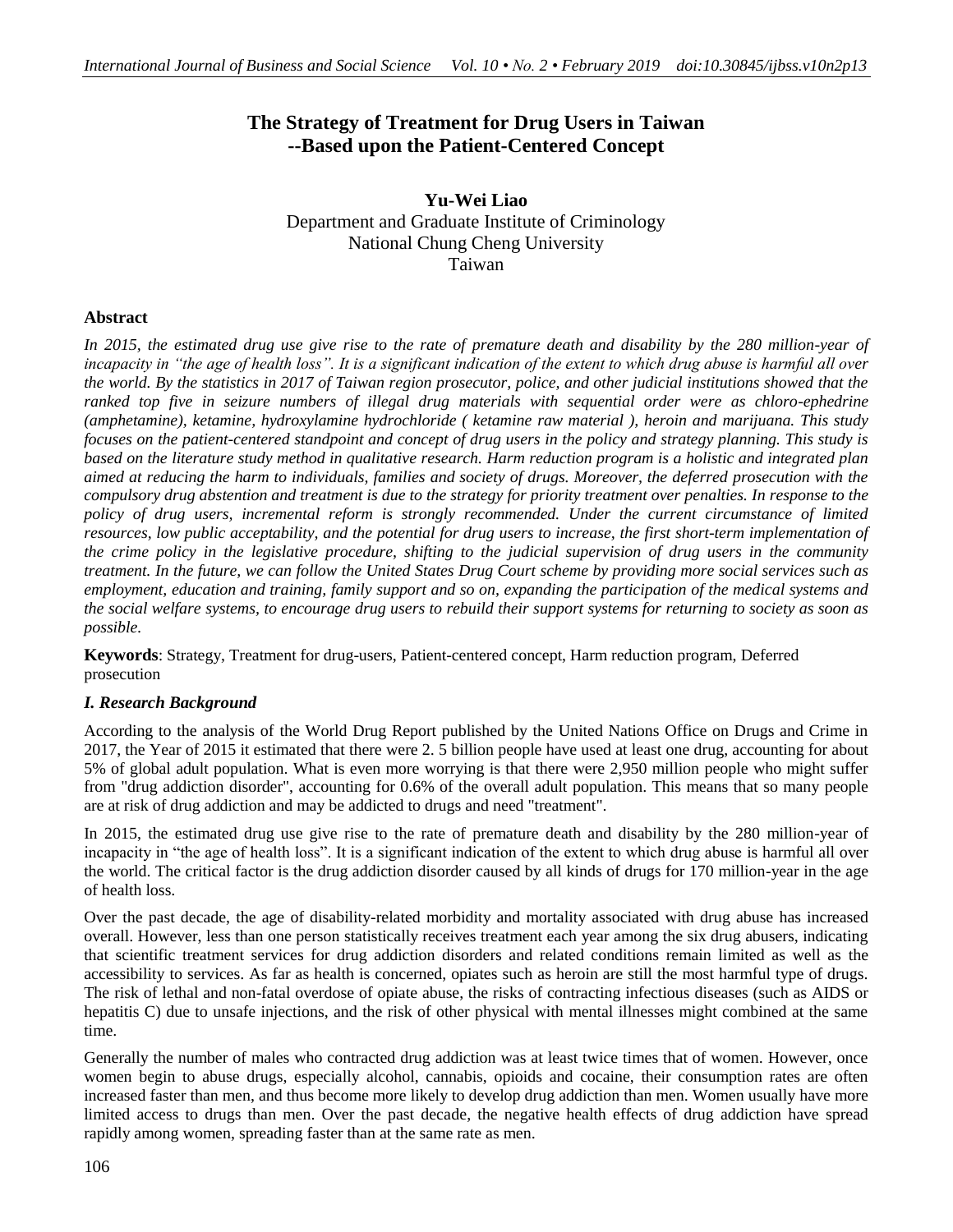Drug addiction disorders in the year of 2015, in particular opioid and cocaine addiction disorders, resulting in incapacity to adjust the rate of increase in female growth rates ( 25% and 40%) is higher than the growth rate in males (  $17\%$  and  $26\%$ )<sup>1</sup>.

The abuse of drugs to the development of the country should not be underestimated. The problem of drug abuse, like infectious diseases, is raging across the globe. While the levels and characteristics of drug abuse vary from region to country, the abuse trend is growing, and is seriously affecting individuals, families and society.

### *II. An analysis of the drug problem and its present situation in Taiwan*

According to the "Analysis of Drug Abuse Cases of Inspection Statistics 2017 Annual Report", which data sources are from Food and Drug Administration of Taiwan, Department of the Ministry of Health and Welfarein Taiwan.There were four main illegal drugs in Taiwan. The Annual Report Analysis indicated that heroin was continuously ranked as the first one illegal drug in 2012-2017. Moreover, it showed floating phenomenon after 2013. It is noteworthy that the methyl-amphetamine was the second one with the increase rate in 2017 unexpectedly. "ketamine" was ranked as the third one, it increased year after year gradually in 2012-2016. However, there was a decline in 2017. The fourth one was "MDMA"<sup>2</sup>. It had up-rising trend in the year of 2012-2013. Then in the year of 2014-2017, showing a downward trend (see figure 1).





Data source is from the Ministry of Health and Welfare in Taiwan, 2018

The first age-level distribution of drug abuse cases was 40-49 years old and 30-39 was the second. Further analysis of the major drug abuse in each age group was also found significantly that the type of drug abused under the age of 19 is Ketamine, methyl-amphetamine at 20-29 and at 30-69 years old is heroin.

By the statistics in 2017 of Taiwan region prosecutor, police, and other judicial institutions showed that the ranked top five in seizure numbers of illegal drug materials with sequential order were as chloro-ephedrine (amphetamine), ketamine, hydroxylamine hydrochloride ( ketamine raw material ), heroin and marijuana. It is noteworthy that the seizures of chloro-ephedrine (amphetamine) in 2017 and 2016 were higher than those of ketamine indicated an increase in amphetamine abuse in those two years. A further comparison of the trends in seizures of common illegal drugs in 2012-2017 shows that ketamine was on the rise in 2012-2014 and on the decline in 2015-2016. It then showed increased slightly in the year of 2017. With the seizures of ephedrine raw materials it showed rising gradually from 2012 to 2015 and a downward trend in 2016-2017.

<sup>&</sup>lt;sup>1</sup>Based on the analysis of the World Drug Report, published by the United Nations Office on Drugs and Crime (UNODC), 2017.

<sup>&</sup>lt;sup>2</sup>Derivatives of methyl-phenyl-amine, so-called "shaking head pill" or "happy pill"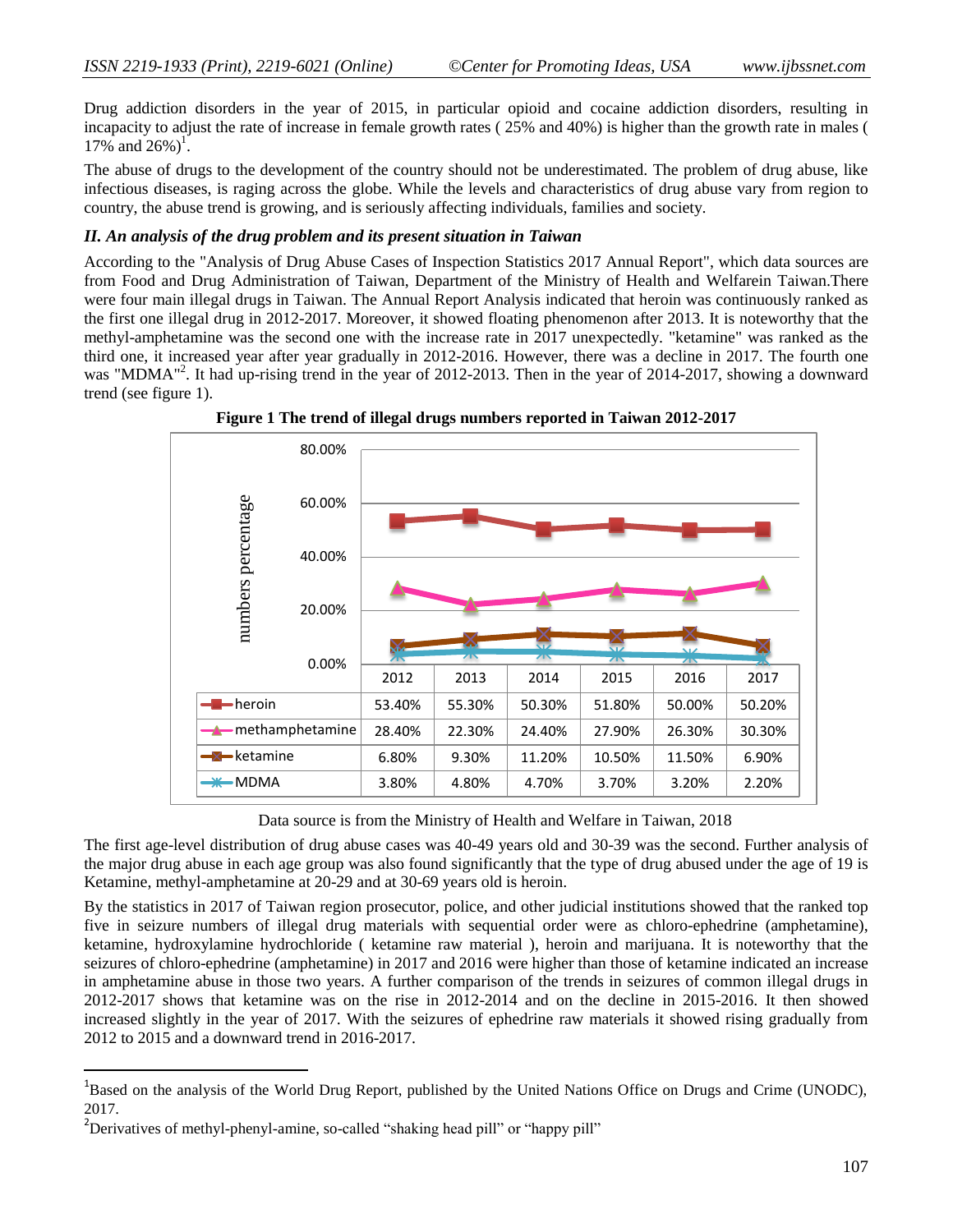Furthermore, methyl-amphetamine increased rapidly in 2013 with a floating volume of seizures in 2014-2017. Though heroin has shown a downward trend in 2013-2016, it has risen sharply in the year of 2017. It is noteworthy that MDMA showed a downward trend in 2013-2017. Though the decrease of seizure amount for diazepam in 2012-2014, it increase in 2015-2017. It is noteworthy that the annual increase in marijuana seizures was fluctuated in 2012-2016, but the annual seizures have risen sharply in 2017, as shown in Figure 2.

Those statistics on illegal drugs in Taiwan are also based on the Ministry of Legal Affairs and the Police Department of the Ministry of the Interior. The judges in 2017 are convicted and the new drug offenders are all using level II drugs, respectively, 29,943(69.2%) and 7,079(60.5%). The number of drug cases seized and the number of suspects were the highest of thedrugs level II. The statistics for drug suspects at all levels of age showed that drugs level I and level II adults more than 24 years old are the largest, accounting for 98.3% and 83.0%. The drugs level III are most at the age of 18-23 young people  $(42.9\%)^3$ .



**Figure 2 The seized amount of illegal drugs reported in Taiwan 2012-2017,**

Data source is from the Ministry of Legal affairs in Taiwan, 2018

Another survey of drug prevalence by the United Nations in 2014 and official data of Taiwan showed that the prevalence of all types of drugs uses in Taiwan is lower than that of the global average except for MDMA. For the marijuana, chemical synthetic drugs, natural opium and cocaine, the prevalence of drug abuse in Taiwan is much lower than that of developed countries. It is significantly close to Hong Kong and South Korea. It is noteworthy that amphetamine and MDMA which prevalence is similar to many developed countries. They are much higher in Asia than in South Korea, Indonesia and Hong Kong. Throughout the world from 2003 to 2012, the prevalence of drugs has only slightly increased and there has been no significant change. The global drug prevalence rate was estimated at about 5.2 % and about 1.29% in Taiwan respectively<sup>4</sup>.

<sup>&</sup>lt;sup>3</sup>"National Material Use Survey Results"(2016), The Department Food and Drug Administration, Ministry of Health and Welfare in Taiwan.

<sup>4</sup>Wu Yong-Da (2016), The Drug Epidemic Comparative Research in Taiwan, Forensic Communications, The Ministry of Legal Affairs in Taiwan.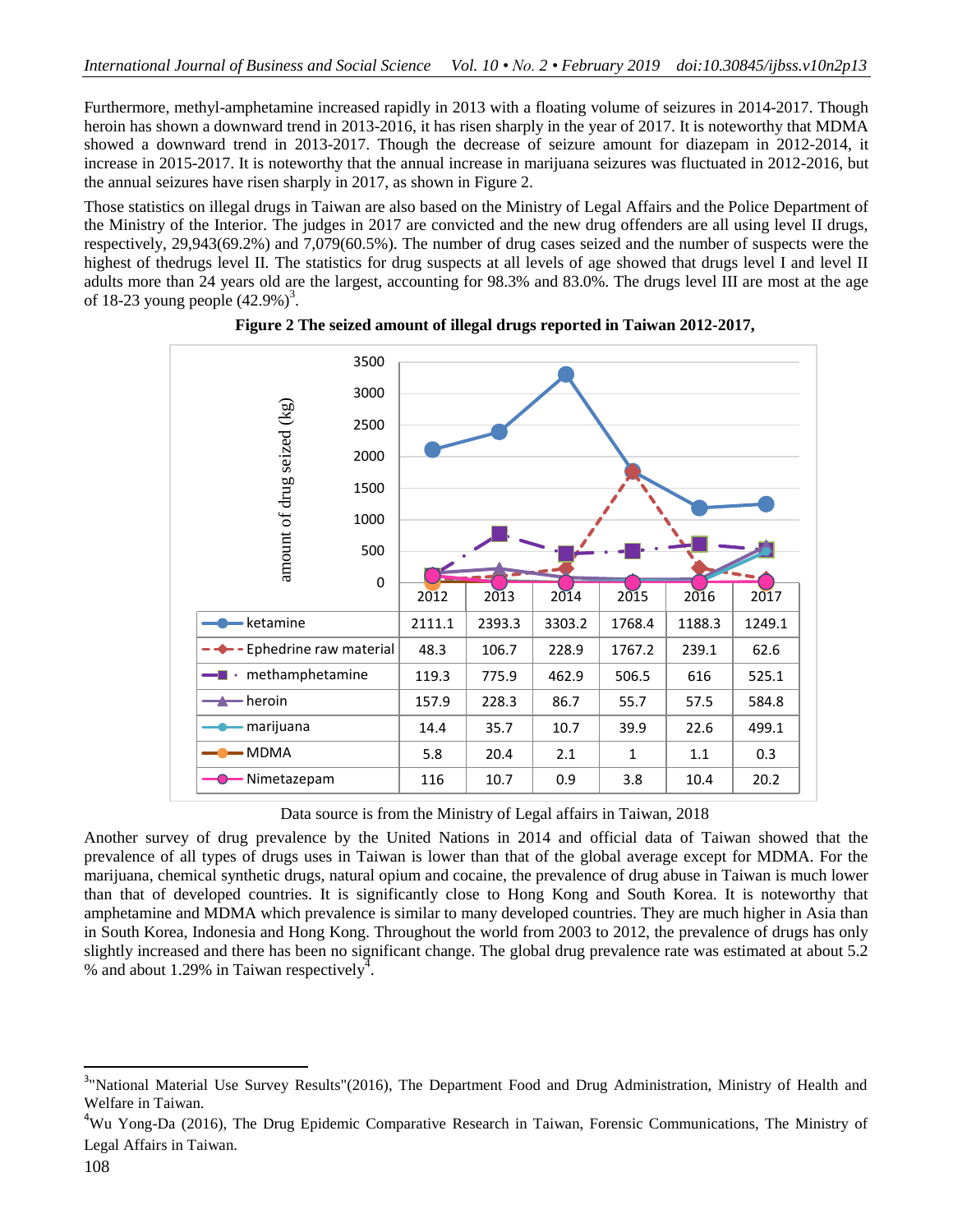### *III. Research methods and conceptual framework*

This study focuses on the patient-centered standpoint and concept of drug users in the policy planning. This study is based on the literature study method in qualitative research. The literature study method is based on a certain purpose or subject through the collection of relevant information, research reports, official publications and other literature data.

The literature analysis method<sup>5</sup> is to search historical data and examine historical data and objectively evaluate these data. When the researcher collects, examines and analyses the historical data, it can explain the social phenomena and even predict the future development from the understanding and rebuilding of the conclusions obtained in the past. Then the data collected will be analyzed and summed up. The reason, background, influence and significance could be described. The four steps of the research analysis include reading and collating, Description, classification and Interpretation.

Through extensive collection of research periodicals and official publications, studies and reports on related topics, this study takes Taiwan's drug control and legal policy as its main axis. Then in conjunction with public health policies and practices, probes into the development trend of drug prevention. The main purpose is to investigate the problems of drug control policy and provide substantive suggestions for legislative directions and construction of future policies.The research conceptual framework is described as figure 3.

#### **Figure 3 The research conceptual framework**



# *IV. Prevention and treatment strategies for the patient-centered concept<sup>6</sup>*

# **I. Harm reduction policy**

 $\overline{\phantom{a}}$ 

Harm reduction program is a holistic and integrated plan aimed at reducing the harm to individuals, families and society of drugs.<sup>7</sup> The main measures were including (a) to provide comprehensive health advisory services (b) to provide drug addicts with effective health care for the prevention of blood-borne diseases such as HIV infection (c) to provide in time screening services with early detection of cases and timely treatment to prevent their transmission (d) to set up a well plan to clean needles by providing drug addicts with clean needles (e) to increase the numbers of activities in health education and referral services to prevent the infection of hepatitis B and HIV with joint-use of needles (f) to treat with alternative healthcare. People who are temporarily unable to get out of drugs might take the risk of substituting high-risk drugs for injection. Then the health counseling, blood screening and referral care are also given as soon as possible. In the past, to prevent illegal drugs were used to arrest and reduce demand as a strategy.

<sup>&</sup>lt;sup>5</sup>Herzog Thomas (1996), Social Science Research Method and Data Analysis

<sup>&</sup>lt;sup>6</sup>" The Official Report for Drug Hazard Control Strategy "(2018), The Drug Hazard Prevention Center of Chia-Yi City in Taiwan.

<sup>&</sup>lt;sup>7</sup>G. ALAN MARLA'IT (1996), Addictive Behaviors, Vol. 21, No. 6, pp. 779-788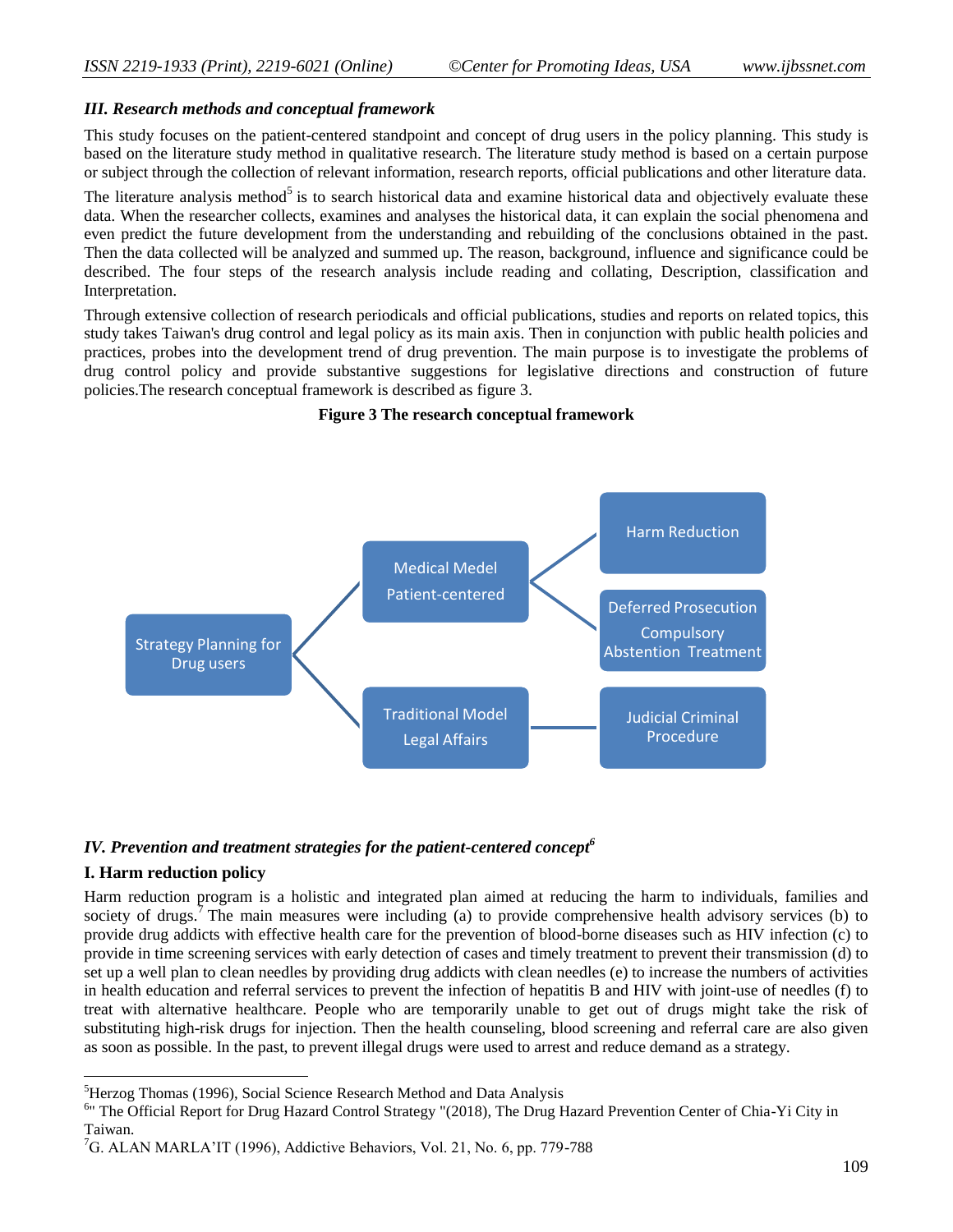In which drugs are used to be handled with the main sources and to criminalize the manufacture, transport and supply of drugs. While in the demand reduction component, education and treatment are used to reduce the demand for drug consumption.

However, this policy does not effectively address the drugs problem and therefore reduces harms. The strategy of Harm reduction has gradually emerged in Europe and American then becoming a new thinking to solve the drugs problem.

# **1. Enlargement of the health consultation and education**

Enlargement of the health consultation and education are those with a view to early detection of cases, timely treatment, and timely provision of health consultation to guide their dangerous behavior and prevent their transmission to others<sup>8</sup>. To expand HIV consultation, screening, monitoring, targeting communities, and correctional institutions for drug addiction health education advocacy is the first step for official institutions. Then the seizure of drug addicts who are at risk of HIV infection by the police should be also encouraged. To provide health education advocates and HIV consultation, screening services for high-risk groups combined with community, civil society and the integration of county and city related units of resources is also critical.

# **2. Cleaning needle exchange / distribution**

The purpose is to prevent drug addicts from being completely addicted to drugs, understanding how to care for and protect themselves and avoiding the infection of blood by sharing needles. Drug addicts can receive the correct health counseling through this program in decreasing the sharing of needles to infect blood infectious diseases. The model of implementationis to provide free sterile needles for injecting drug users, to induce them to choose new needles when taking medicine, to discard the idea of sharing needles, and to return the used needles to avoid the reuse of other drugs. Actually the syringe exchange program is now in effect in many countries around the world.

# **3. Methadone alternative / Maintenance Therapy**

Alternative treatment is under the physician's assessment and treatment, the substitution of drug addicts for injecting heroin with oral synthetic opiate substitution drugs (such as methadone, butyl alcohol, etc.) can make it impossible for them to live a daily search for drugs, or even to commit crimes in cases where they are unable to escape drug addiction. If only a clean needle is provided, it may be that the drug addict is still injected and cannot completely avoid the risk of contracting a blood infection. In addition to allowing drug addicts to stay away from injecting drug use, alternative treatment can provide oral alternatives. Continuous provision of education for drug addicts is also provided. Providing the physical, Psychological and social support systems at the same time might establish a complete and continuous professional service to drug addicts and provide them an opportunity to stabilize their work and return to the community as well as to avoid blood infections.

Since the year of 2005 it has passed the "The Pilot Scheme on harm reduction program for AIDS" in Taiwan. Those illegal drugs addicts were promoted and encouraged to take alternative therapies to use oral methadone as a substitute for drug level I heroin. Providing addicts with daily dosesoforal methadone in order to reduce drug demand on heroin and the chance of HIV infection via injection and to provide cleaning needles and health consultation. Then the Ministry of Legal Affairs in collaboration with the Ministry of Health and Welfare promoted the "Medical rehabilitation program" for reducing the risk of social security for drug addicts. The Tainan District Court in southern Taiwan taking the lead in 2006 and the healthcare organizations began to conduct the pilot drug reduction plan for alternative Treatment. In 2007, except Penghu, Kinmen and Lianjiang for the lack of medical resources, the Department of Public Prosecutions has been promoting the pilot Harm reduction Plan of drug abstention and alternative therapy in collaboration with the Ministry of Health and Welfare. The impact of the harm reduction Plan has been successful in reducing drug AIDS, as shown in Figure4.

 $\overline{a}$ 

<sup>&</sup>lt;sup>8</sup>Chen, Wei-Jian, Chen, Ya-Chi, and Wu, Sang-Chi (2018), Drug Abusers' Medical Use and Health Hazards, Control Drug Newsletter, The Department Food and Drug Administration, Ministry of Health and Welfare in Taiwan.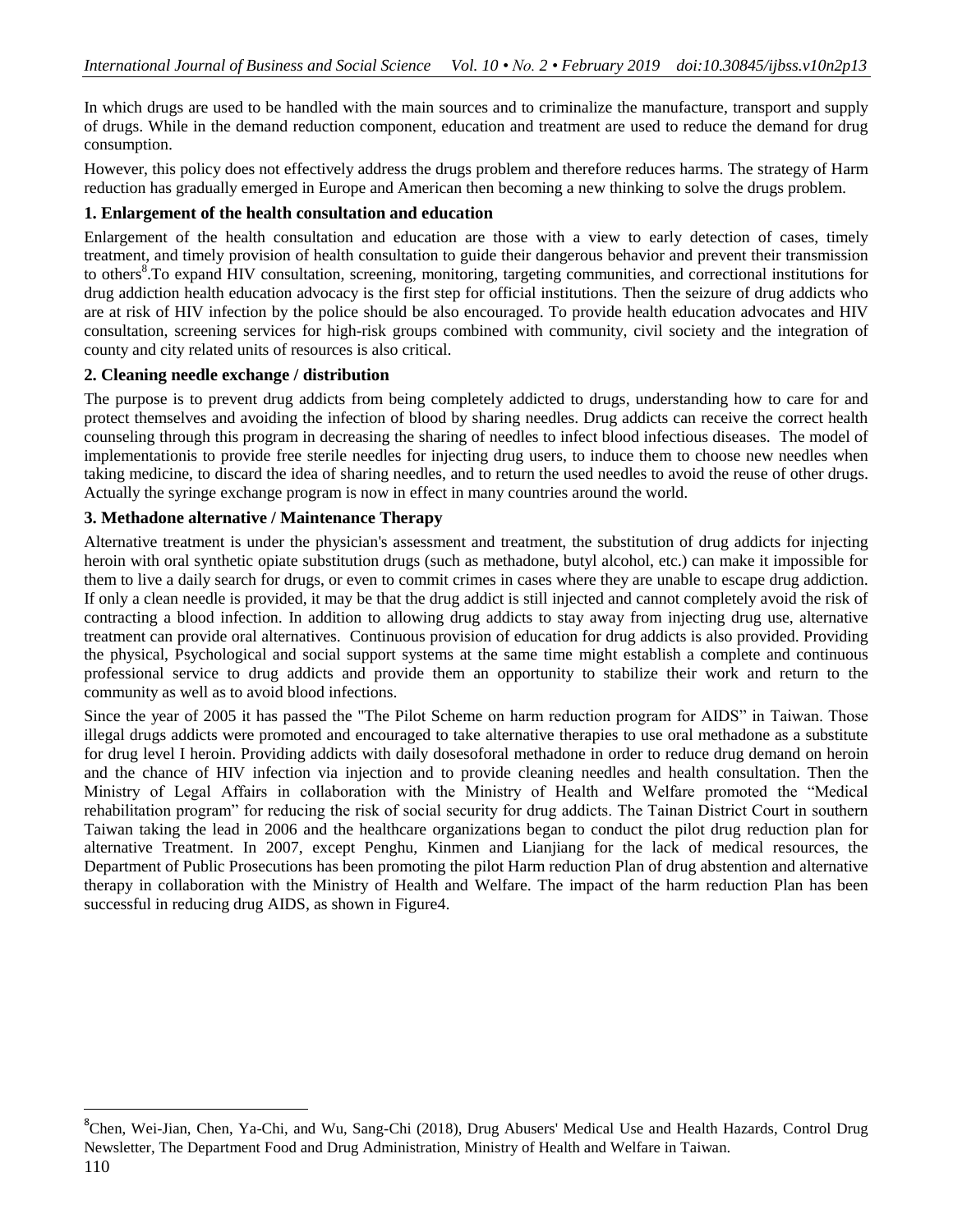

**Figure 4The trend and statistics by risk factors for HIV infected in Taiwan (1984-2015).**

Data source is from the Ministry of Health and Welfare in Taiwan, 2018

# **II. Strategy for priority treatment over penalties**

 $\overline{\phantom{a}}$ 

Taiwan has amended the Ordinance of Prevention and Control of Drug Hazardssince 2003 to distinguish drugs level I and level II offenders into first offenders, recidivism within five years and recidivism after five years. In which the perpetrators of drug offences committed in five years will no longer be observed or forced to rule. They will be prosecuted or decided by the prosecutor or juvenile court. Moreover those offenders who commit drug offences after five years will be subject to a first-offender rule. The Drug-related Hazards Prevention Ordinance has amended since 2008 for the use of drug addiction treatment in level I and level II. In which for the case of first offenders and five years of recidivism, the only "observation, abstention or compulsory treatment" has increased the choice of "deferred prosecution of drug addiction". Treatments prior to the concept of punishment, for drug users have to defer the prosecution to punish the treatment of addiction. Thus drug-related criminal implementation policy has shifted to the medical system apparently and transformed to the multiple dimensions of medical, physical, mental and social rehabilitation. For current application only the drugs level I and level II have the jurisdiction to administer, including the following respectively: (a) to defer the prosecution with the compulsory abstention and treatment of drugs addiction (b) The types of security and punishment includes the observational abstention treatment, compulsory abstention treatment, and traditional penalties. There are classified as three major categories: community model of treatment, institutional abstention model and the Judicial or criminal model, those which could be independently operated separately. Otherwise they can also be used in combination with each other or as a link between the specific systems. In order to help drug users to abstain from drug addiction, therefore assist them return to the normal life of society as early as possible is very important. The Ordinance of Prevention and Control of Drug Hazards (2018), The Ministry of Legal Affairs of Drug Hazards (2018), The Ministry of Drug Hazards (2018), The Ministry of Legal Affairs of Taiwan. Number of Taiwan. Number

# **1. Deferred prosecution with the compulsory abstention treatment of drug addiction<sup>9</sup>**

The deference in the prosecution with the compulsory abstention treatment of drug addiction is due to the Strategy for priority treatment over penalties. The background was the result from diseases such as acquired immune deficiency syndrome (AIDS) which were possibly transmitted by the sharing of needles among drug users. The pilot project focused on the HIV/AIDS reduction which promotes alternative therapies to use oral drug methadone as a substitute for drug level I heroin. This provides addicts with daily doses in order to reduce the demand for drugs by drug users and the chance of HIV infection through injection pathways.

<sup>&</sup>lt;sup>9</sup>The Ordinance of Prevention and Control of Drug Hazards (2018), The Ministry of Legal Affairs of Taiwan.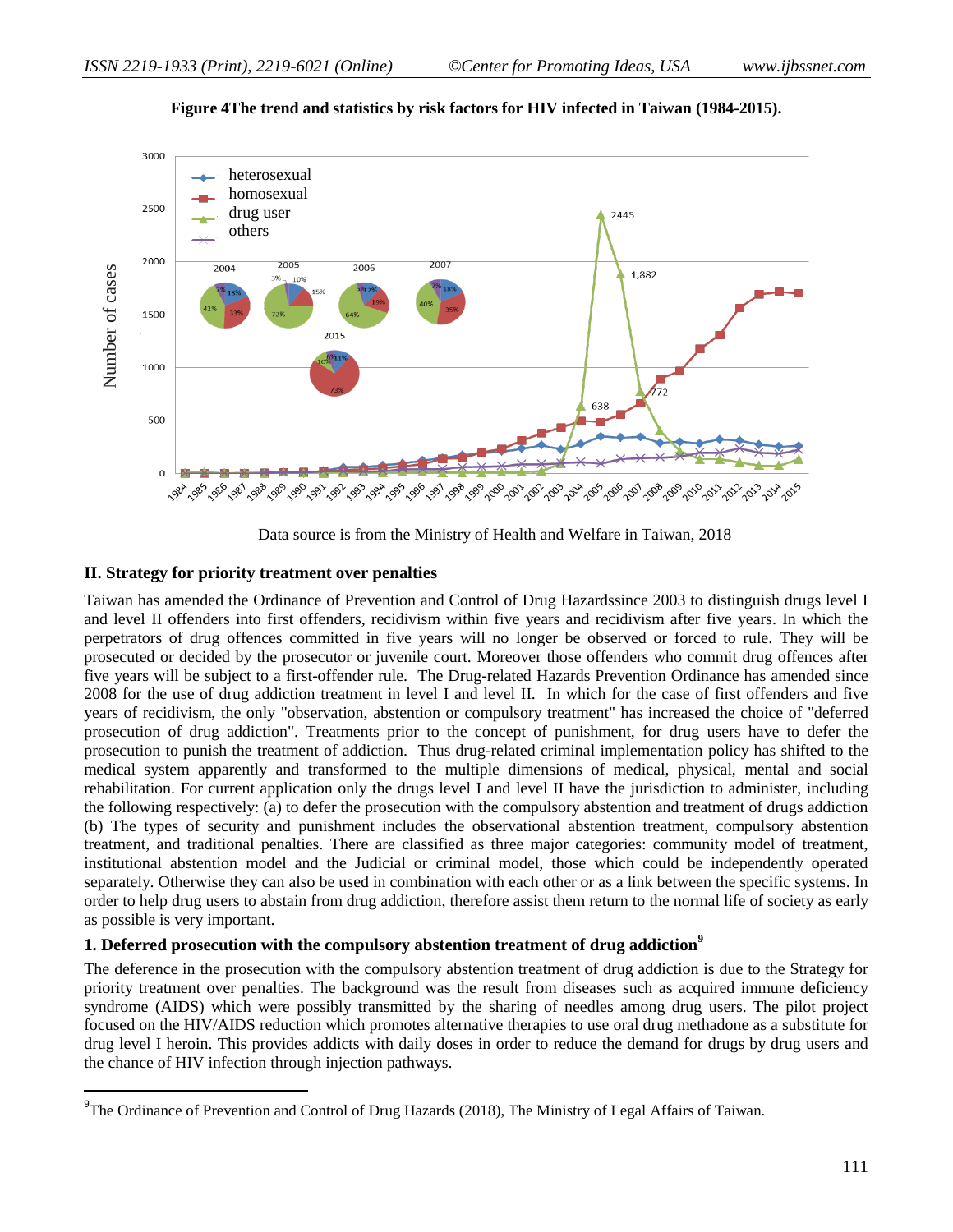The main purpose of drug addiction abstention and alternative therapy is to reduce the harm of drug users in the level I heroin, as well as to reduce the spread of AIDS and drug demand, and the continued proliferation of drug abuse prevention for reducing the serious harm to society as a whole.

The implementation of drug addiction treatment and the completion of treatment accreditation standards for the application of drugs level I including heroin, morphine or opium and their similar products which was announced in 2008 by the Prosecutor for the prosecution of attachment in treatment of abstention (article 2). The treatment of abstention is drug therapy, psychotherapy and social rehabilitation (article 3). The period of abstention treatment is limited to one consecutive year (article 7). In addition to being subsidized by the public and private sector, the cost of abstention treatment is borne by the recipient of the addiction treatment (article 14) and is expected to be treated in the form of drug alternative therapy with the methadone. In order to expand the applicable object of the prosecution and addiction treatment, after the partial prosecution authorities conducted the trial evaluation on 2013, the second criterion of the identification criteria was amended, and the second-level drug applicator was added as the target of the addiction treatment. The positioning of the deferred prosecution with the completion of the treatment of abstention, in the judicial department to open the outside of the precedent, marked the major drug users encounter milestones  $1011$ .

### *2. Observation, abstention and compulsory treatment*

### **(1) Observation and abstention**

The Ordinance of Prevention and Control of Drug Hazards was amended in 2003 to enhance the actual effectiveness from the original one month to two months. In accordance with the Ordinance, first offenders or five-year offenders of drugs level I or level II can receive observation and abstention. However, the observation and abstention shall be determined by the Prosecutor before the Court, and shall be released immediately if the court is not guilty of observation or decision is overdue. The longest period of observation and abstention shall not exceed two months. Under section 2 of the Ordinance of Prevention and Control of Drug Hazards (article 20) and section 2 of the Observation and Penalties for the implementation Rule (article 8), the results of observation and abstention can be divided into "No further drug users at all" and "Potential drug users in the future". The former, the Prosecutor should order the release of the drug users, and the prosecutor shall not prosecute; the latter, the court ruled that the abstention of the premises for compulsory treatment. In the abstention centers, the people who are observed and abstention are not routinely screened for urine in order to really grasp the status of the person who is being punished. After observation and abstention, drug users were the recidivism in five years, if the prosecutor does not give priority to abstention treatment of the deferred prosecution of punishment, and then prosecuted $12$ .

#### **(2)Mandatory Abstinence**

According to the latter paragraph of section 2 of the Ordinance of Prevention and Control of Drug Hazards(article 20), the Public Prosecutor is required to apply to the court for the determination of the continued drug propensity of the person under observation and the decision to enforce the rule of abstention. The punished person needs to receive the drug addiction compulsory abstention treatment in abstention centers. The content of the disposition is according to the rule of the punishment execution. It can be divided into three stages including the adjustment period, the psychological guidance period and the social adaptation stage.

The key point of the adjustment period is "to cultivate the strength and perseverance of the ordained person, to enhance their confidence in drug addiction", the psychological guidance period will focus on "stimulating the bar-ruling people's detoxification motivation and rehabilitation will, to help them to abstain from the psychological dependence on drugs", and the focus of the social adaptation period is "to reconstruct the human relations and problem-solving ability of the ordained people, Help them to revert to society. "If the social adaptation period is met with the needs of the plan, it is known to help the society to revert to the community. Then upon approval by the Ministry of Legal Affairs, it may be outside." Those above mentioned are in a popular, it might be to draw up a plan for individual if necessary. For the urine examination, it should take the irregular form of schedules.

 $^{10}$ Lin, Jian-yang and Chu, Ya-Tien (2009), The Study of the Status and Effect of Drug Application in the Treatment of Alternative Therapy. Journal of Crime Prevention and correction in Central Police University, Taiwan, 10, pp1-41.

<sup>&</sup>lt;sup>11</sup>Wang, Hsue-Fang (2015), A Study on the Effects of Deferred Prosecution for Compulsory Drug Abstention and Treatment in Taiwan, Master Thesis of National Taiwan University.

<sup>&</sup>lt;sup>12</sup>Chen, Chuan-Hsi, Chi, Yan-Ping, and Jan Chung-Yung. (2012). Evaluation of Recidivism in Addicts who Received Methadone Maintenance Treatment in Taiwan for 18 Months. Taiwan Journal of Public Health, 31(5), pp485-497.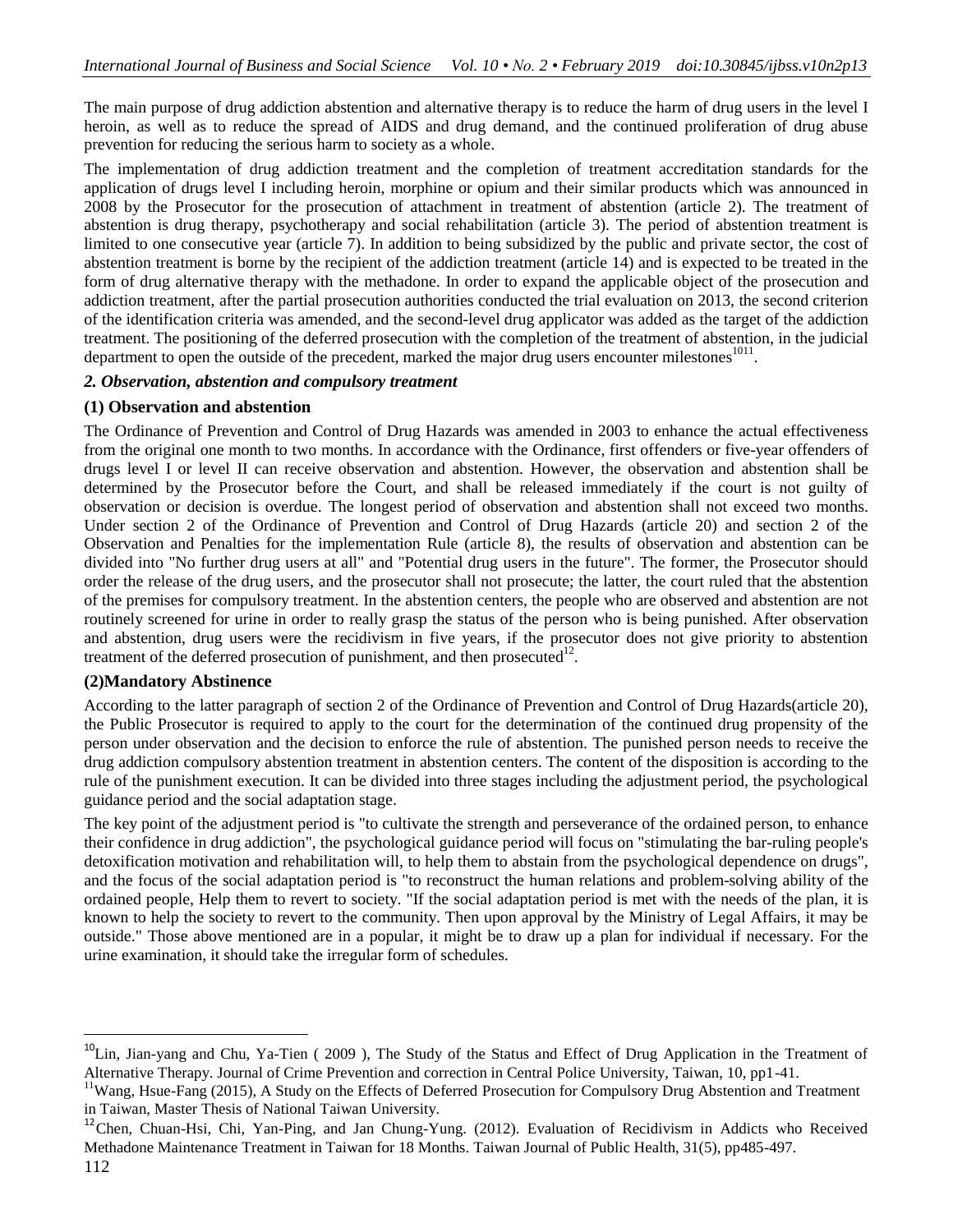For the assessment, the people at all stages are subject to assessment. According to the results of the assessment it can be the basis for cessation of treatment if the expiration of 6 months. The criminal justice related processes for thedrug level I and II. Figure $5^{13}$ .



**Figure 5 The criminal judicial related processes for drug level I and II, Taiwan**

<sup>&</sup>lt;sup>13</sup>The Ordinance of Prevention and Control of Drug Hazards was amended in 2003. The  $\frac{1}{\text{const}}$  period of observation and abstention shall not exceed two months. The results of observation and abstention can be divided into "No further drug users at all" and "Potential drug users in the future". The former, the Prosecutor should order the release of the drug users, and the prosecutor shall not prosecute; the latter, the court ruled that the abstention of the premises for compulsory treatment.